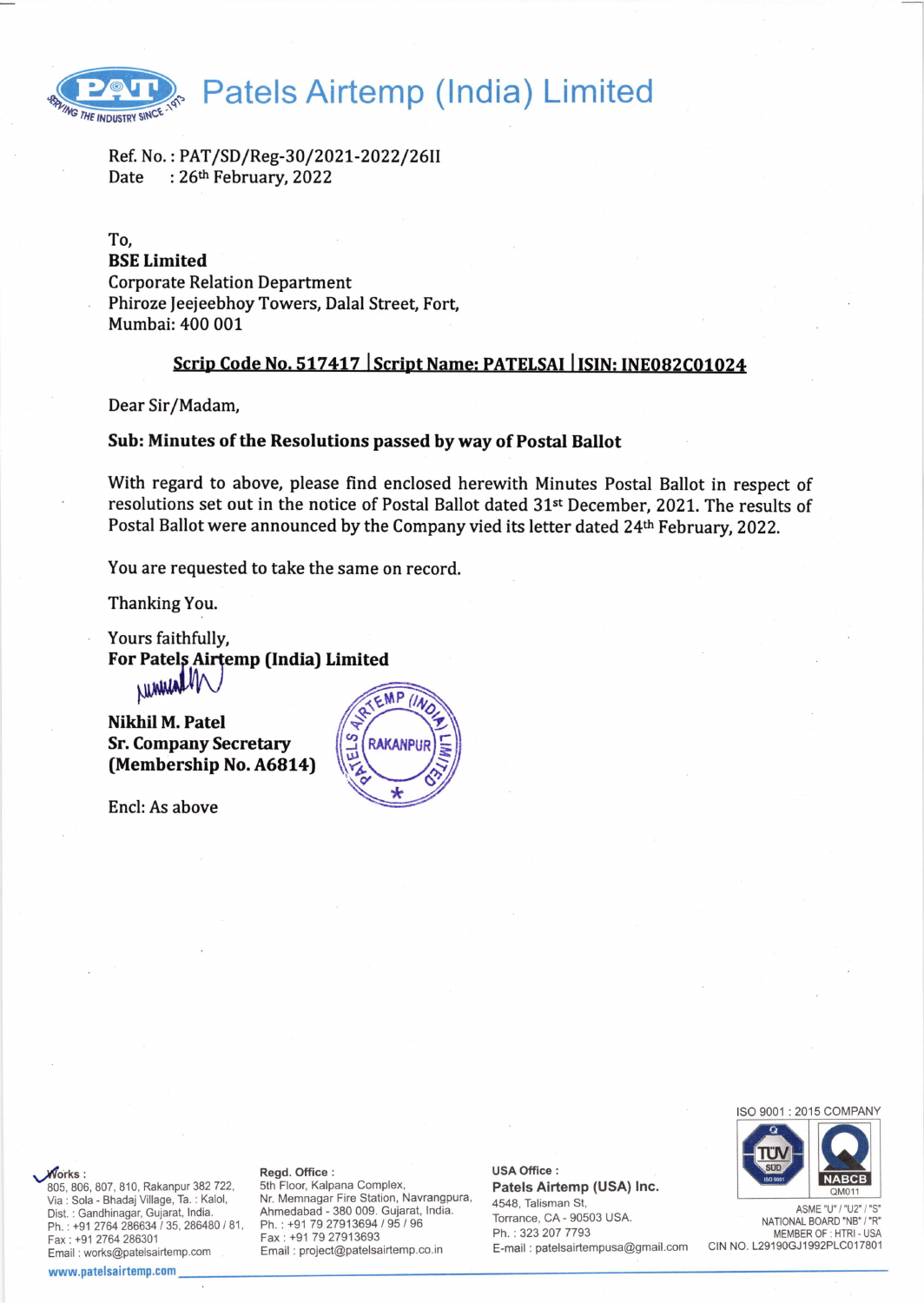## **MINUTES OF POSTAL BALLOT**

MINUTES OF THE RESOLUTIONS PASSED BY WAY OF POSTAL BALLOT BY REMOTE E. VOTING PROCESS BY MEMBERS OF THE COMPANY ON 23<sup>RD</sup> FEBRUARY, 2022, BEING THE DATE OF CONCLUSION OF REMOTE E-VOTING BY THE SHAREHOLDERS, CONDUCTED PURSUANT TO SECTION 110 OF THE COMPANIES ACT, 2013 VIDE NOTICE DATED 31<sup>ST</sup> DECEMBER, 2021. ]="=r=:=1]='=':=::::H',=:#31:======================================

The Board of Directors of Patels Airtemp (India) Limited ('the Company') on  $31<sup>st</sup>$ December, 2021 had approved the proposal to conduct the Postal Ballot (through electronic voting) pursuant to Section 108 and 110 of the Companies Act, 2013 ('the Act') read with Rule 22 of the Companies (Management and Administration) Rules, 2014 ('the Rules'), Regulation 44 of SEBI (Listing Obligations and Disclosures Requirements) Regulations, 2015 ('Listing Regulations'), and such other applicable laws and regulations, to seek approval of the Members to transact the following businesses by passing Ordinary Resolutions as set below:

| Item<br>No. | <b>Description of Resolutions</b>                                                                                                                                                                                                      |
|-------------|----------------------------------------------------------------------------------------------------------------------------------------------------------------------------------------------------------------------------------------|
| 1.          | To revise by way of increase in the remuneration payable to Mr. Apurva<br>V. Shah (DIN: 08197983), Whole-time Director of the Company, for the  <br>period from 1 <sup>st</sup> January, 2022 up to 10 <sup>th</sup> August, 2024; and |
| 2.          | To re-classify Mr. Kanaiyalal Gagandas Narumalani, Member of the<br>Promoter Group to the Public Shareholder category.                                                                                                                 |

The resolutions set out above were proposed to be passed by the Members of the Company by means of Postal Ballot through remote e-voting only in accordance with the guidelines prescribed by the Ministry of Corporate Affairs for conducting postal ballot through e-voting vide General Circular Nos. 14/2020 dated April 8, 2020, L7|2O2O dated Aprii L3, 2020, 22l2O2O dated June L5, 2020, 33l2O2O dated September 28, 2020, 39/2020 dated December 31, 2020, 10/2021 dated June 23, 2021 and 2O(2O2L dated December 8, 2O2L ("MCA Circulars"), Regulation 44 of Listing Regulations, Secretarial Standard on General Meetings ("SS-2") issued by the lnstitute of Company Secretaries of lndia.

The Postal Ballot Notice was sent to all the members whose names appeared in the Register of Members / Iist of Beneficial Owners as received from National Securities Depository Limited (NSDL) & Central Depository Services (lndia) Limited (CDSL) as on Friday,  $14<sup>th</sup>$  January, 2022, being the cut-off date fixed for conducting the postal ballot Process.

ln view of the continued disruption caused due to COVID-19 pandemic and in compliance with the aforesaid MCA Circulars, the notice of postal ballot along with explanatory statement and remote e-voting instructions was sent only through electronic mode to those shareholders whose email lds were registered with the Company / Depositories / Depository Participants / Registrar and Share Transfer Agent ("RTA") and as such, physical copy of Postal Ballot Notice along with Postal

Chairman's Initial

Maharanida Minute Book Laser Size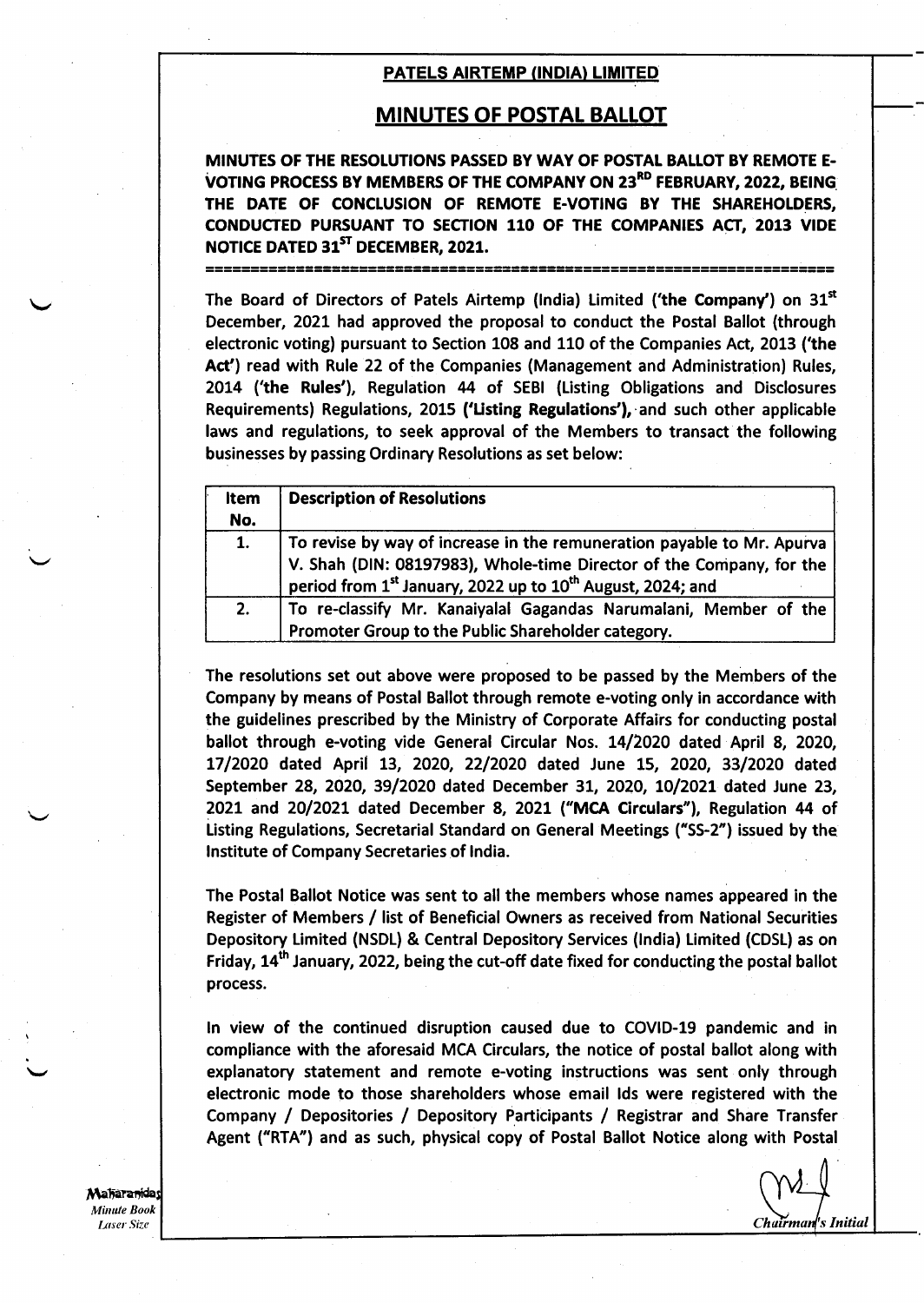Ballot Forms and pre-paid business envelope were not sent to the shareholders for this Postal Ballot.

tn compliance with the requirements of the MCA Circulars, shareholders were required to communicate their assent or dissent through the remote e-voting system only.

The Board of Directors had appointed CS Punit Lath, Practicing Company Secretary (ACS No. 26238 and COP No. 11139), Ahmedabad, as Scrutinizer for conducting this Postal Ballot process only through the remote e-voting process, in fair and transparent manner.

ln this regard, the Company had engaged the services of Central Depository Services (lndia) Limited (CDSL) as the agency to provide remote e-voting facility.

Remote e-voting period commenced on Tuesday, 25<sup>th</sup> January, 2022 (at 9:00 A.M. IST) and ended on Wednesday 23<sup>rd</sup> February, 2022 (at 5:00 P.M. IST) (both days inclusive).

The detailed procedure and instructions of e-voting was also provided to the members in the notices dispatched to them.

Postal Ballot Notice was also available on the website of the Company at http://www.patelairtemp.com, on the website of BSE Limited at http://www.bseindia.com. The Notice was also disseminated on the website of CDSL at http://www.evotingindia.com.

The shareholders were also apprised of the information regarding completion of dispatch of postal ballot notice and other relevant details through newspaper advertisement published in lndian Express (English edition) and Financial Express (Gujarati edition) on 22"d January, 2022.

Voting rights of Members were in proportion to the equity shares held by them in the paid-up equity share capital of the Company as on Friday, 14<sup>th</sup> January, 2022 ("Cut-off date").

The Remote e-voting module was disabled by Central Depository Services (lndia) Limited (CDSL) for voting beyond the said date and time thereafter.

CS Punit Lath, Practicing Company Secretary (ACS No. 26238 and COP No. 11139), Ahmedabad, who was appointed as the Scrutinizer, after completion of scrutiny of votes casted by the members by remote e-voting on each of the resolutions as per Notice of Postal Ballot dated 31<sup>st</sup> December, 2021, submitted his report dated 24<sup>th</sup> February, 2022 to the Chairman & Whole-time Director of the Company.

The Chairman & Whole-time Director then announced the Results of postal ballot on 24<sup>th</sup> February, 2022 at the Rakanpur Factory (Works) of the Company.

**\hairman|s Initial** 

Maharanidas Minute Book Laser Size

v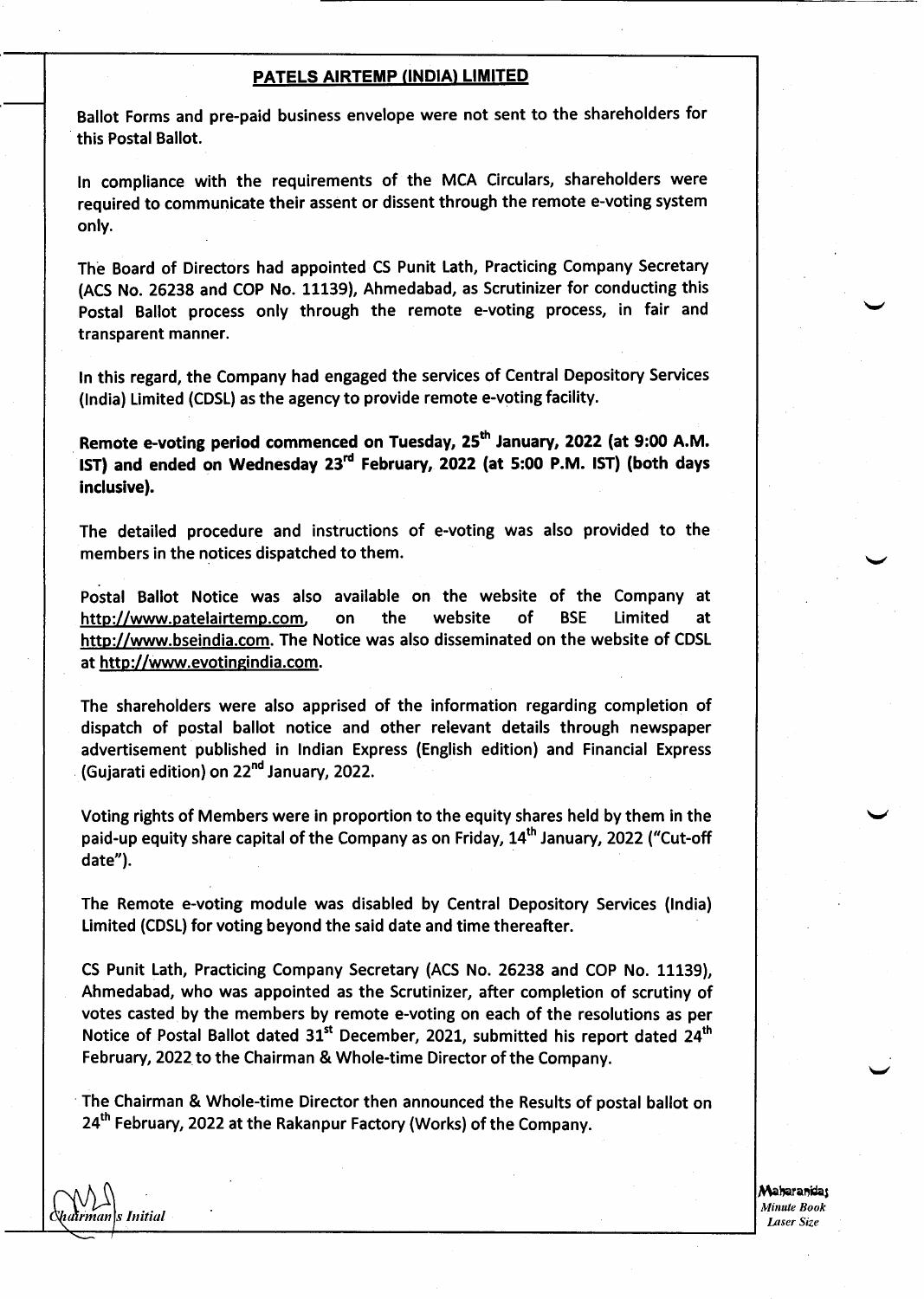The results of Postal Ballot as announced by the Chairman & Whole-time Director and the resolutions duly passed by the Shareholders with requisite majority are as under:

ITEM NO. 1: To revise by way of increase in the remuneration payable to Mr. Apurva V. Shah (DlN: 08197983), Whole-time Director of the Company, for the period from  $1<sup>st</sup>$  January, 2022 up to  $10<sup>th</sup>$  August, 2024

The following resolution was passed as an Ordinary Resolution:

"RESOLVED THAT pursuant to the provisions of Sections 196, 197, 198, 203 and all other applicable provisions of the Companies Act, 2013 (the Act) and Companies (Appointment and Remuneration of Managerial Personnel) Rules, 2014 (including any statutory modification(s) or re-enactment thereof for the time being in force), read with Schedule V of the Companies Act, 2013 and subject to the requisite approvals, if required, and in continuation and partial modification to the Ordinary Resolution passed by the Shareholders at the 29<sup>th</sup> Annual General Meeting of the Company held on 28<sup>th</sup> September, 2021 pertaining to the re-appointment and payment of remuneration and on the basis of recommendation and approval by Nomination and Remuneration Committee (NRC), the consent of the Company be and is hereby accorded to the revision in the terms of remuneration of Mr. Apurva V. Shah (DlN: 08197983), Whole-time Director of the Company, by way of increase in the salary from existing Rs. 2,3O,OOO|- per month to Rs. 2,9O,OOO|- (Rupees Two Lakh Ninety Thousand Only) per month plus perquisites and allowances payable for the period from  $1<sup>st</sup>$  January, 2022 to  $10<sup>th</sup>$  August, 2024 as set out in the Explanatory Statement annexed hereto.

RESOLVED FURTHER THAT except for the aforesaid revision in remuneration, all other terms and conditions of his re-appointment as Whole-time Director of the Company, as approved by the Shareholders by Ordinary Resolution passed at the 29<sup>th</sup> Annual General Meeting of the Company held on  $28<sup>th</sup>$  September, 2021, shall remain unchanged and shall continue to remain in full force and effect.

RESOLVED FURTHER THAT in the event of any Ioss, absence or inadequacy of the profits of the Company in any financial year during the said period from  $1<sup>st</sup>$  January, 2022 to  $10<sup>th</sup>$  August, 2024, the remuneration mentioned herein above and in the Explanatory Statement here under shall be paid to Mr. Apurva V. Shah as minimum remuneration and the same shall be subject to the limits as set out in Section ll of Part II of Schedule V of the Companies Act, 2013 and as may be amended from time to time.

RESOLVED FURTHER THAT the Board of Directors be and is hereby authorized to alter or vary the scope of remuneration of Mr. Apurva V. Shah, Whole-time Director, including the monetary value thereof, to the extent recommended by Nomination and Remuneration Committee from time to time as may be considered appropriate, subject to the overall limits specified under the Companies Act, 2013, Rules and Schedule made thereunder.

RESOLVED FURTHER THAT the Board be and is hereby authorised to take all such steps as may be necessary, proper and expedient and do all such acts, deeds and

Maharanidas Minute Book **Laser Size** 

I

Chairman's Initial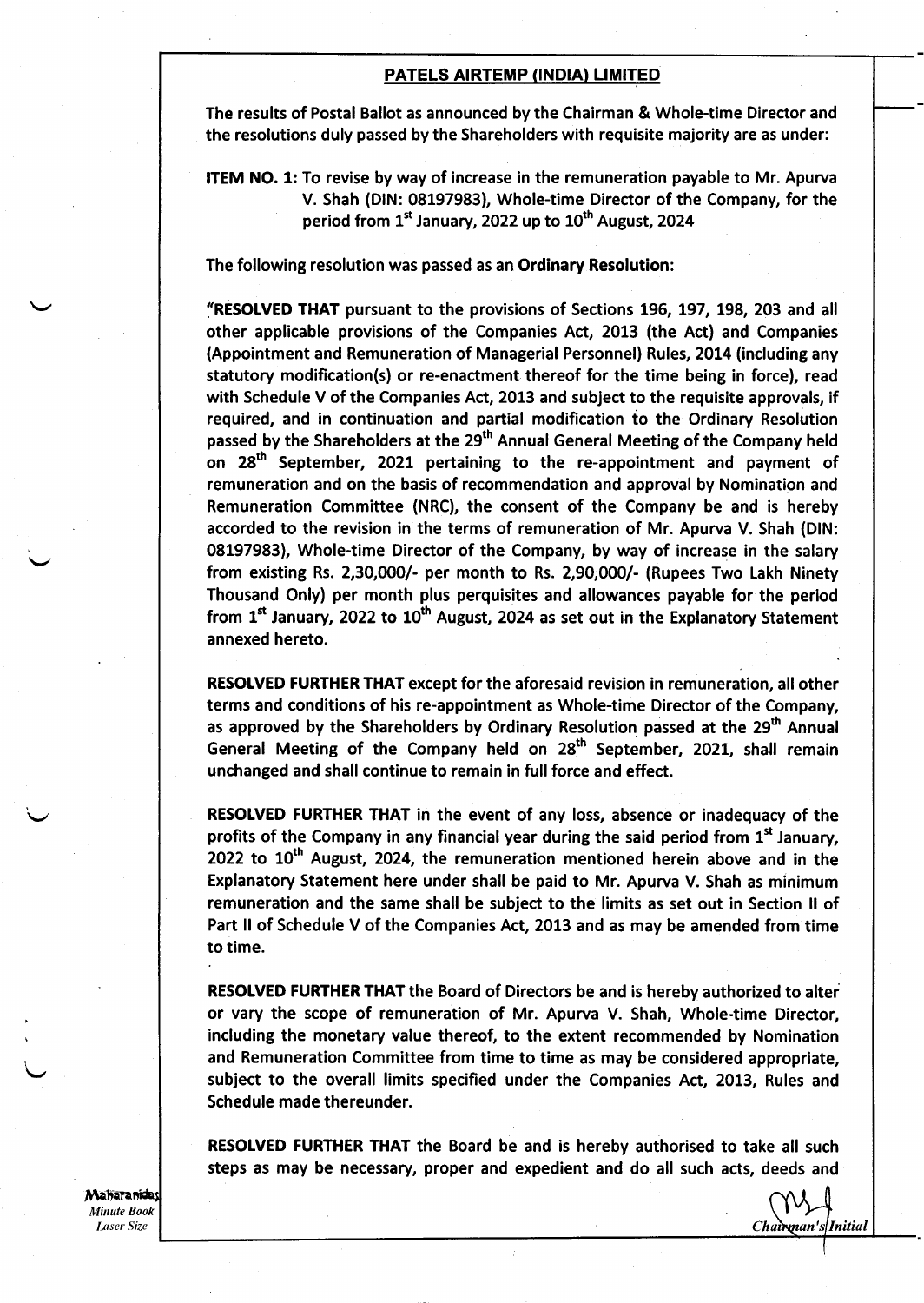things and execute all such documents, instruments and writings as may be required and to delegate all or any of its powers herein to the Directors or Officers of the Company or to any Committee of Directors to give effect to this Resolution."

The details of voting of the Ordinary Resolution No. 1 set out in the notice dated  $31<sup>st</sup>$ December, 2021were as under:-

(i) Voted in favour of the resolution:

| Number of Members   Number of Votes cast   % of total number of<br>Voted in favour of (Shares)<br>resolution |         | votes cast |
|--------------------------------------------------------------------------------------------------------------|---------|------------|
| 59                                                                                                           | 1981302 | 99.99      |

(ii) Voted against the resolution:

| resolution | $\sqrt{a}$ voted against the (Shares) |     | Number of Members Number of Votes cast   % of total number of<br>votes cast |
|------------|---------------------------------------|-----|-----------------------------------------------------------------------------|
|            |                                       | 101 | 0.01%                                                                       |

(iii) lnvalid Votes Casted

| Number of Members   Number of invalid votes   % of total number of<br>  Voted<br>considered as cast<br>  invalid |     | votes cast |
|------------------------------------------------------------------------------------------------------------------|-----|------------|
| <b>Nil</b>                                                                                                       | Nil | Nil        |

On the Basis of above votes casted, the Ordinary resolution as stated in Special Business Item No 1 of the postal ballot notice dated 31st December, 2021 has been duly passed by Requisite Majority.

ITEM NO. 2: To re-classify Mr. Kanaiyalal Gagandas Narumalani, Member of the Promoter Group to the Public Shareholder category.

The following resolution was passed as an Ordinary Resolution:

"RESOLVED THAT pursuant to the provisions of Regulation 31A of the Securities and Exchange Board of lndia (Listing Obligations and Disclosure Requirements) Regulations, 2OL5 (hereinafter referred to as "Listing Regulations") including any statutory modification(s), amendments or re-enactment thereof, for the time being in force and made from time to time and other applicable provisions of Listing Regulations and other applicable laws and subject to necessary approvals from SEBI Board, Stock Exchanges and other appropriate statutory authorities, as may be necessary, the consent of the Members of Company be and is hereby accorded to reclassify Mr. Kanaiyalal Gagandas Narumalani, Person belonging to the Promoter Group (hereinafter referred to as "applicant") holding 3,750 Equity Shares of Rs. 10/ each of the Company comprising 0.07 % of the paid capital of the Company, from "Promoter Group Category" to "Public Category".

Chaikhan's Initial

Maharanidas **Minute Book** Laser Size

v

v

v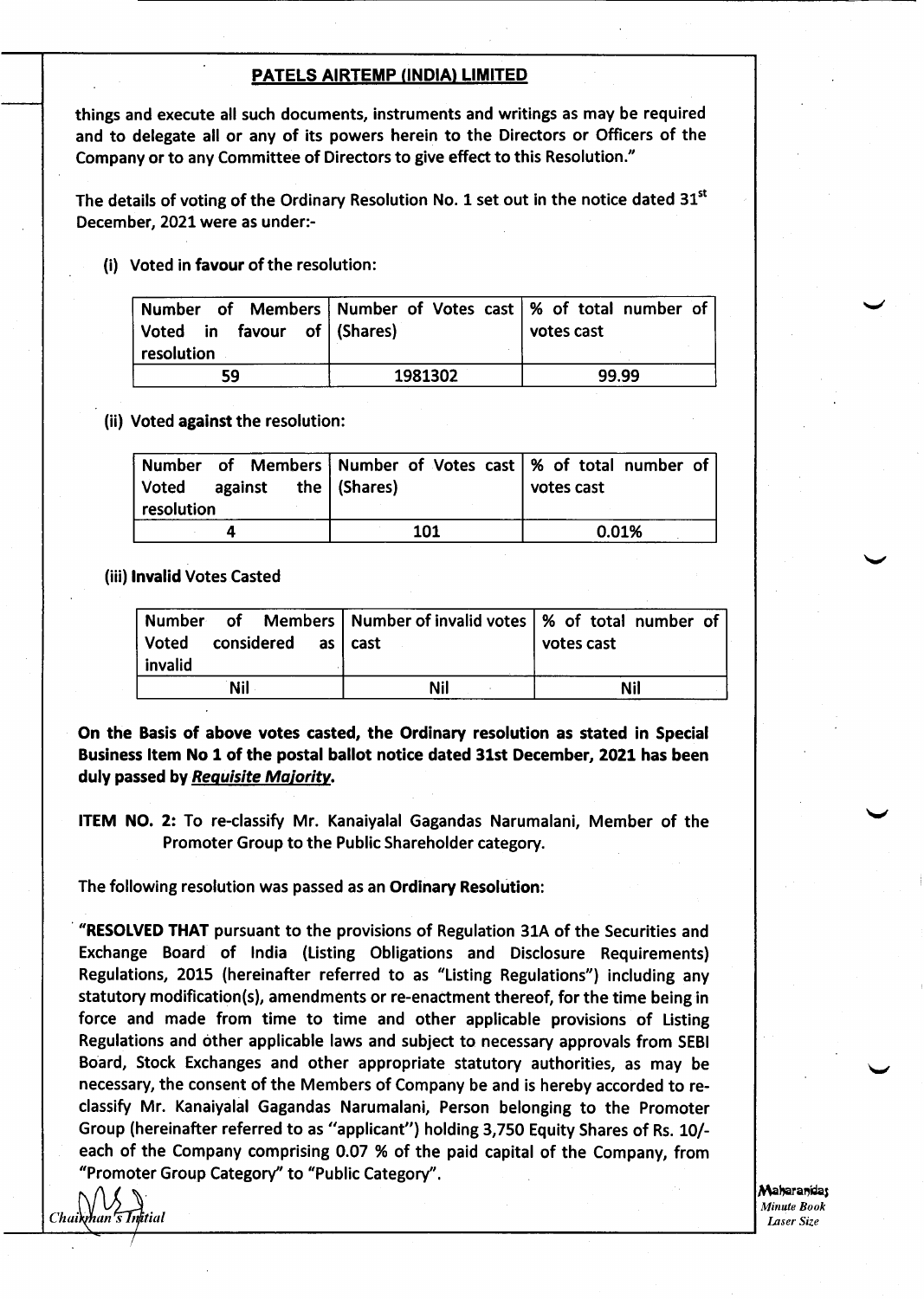RESOLVED FURTHER THAT in accordance with the provisions of Regulation 31A(3)(b) of the Listing Regulations, the applicant seeking re-classification and persons related to the applicant [as defined under sub-clauses (ii), (iii) and (iv) of clause (pp) of subregulation (1) of regulation 2 of Securities and Exchange Board of lndia (lssue of Capital and Disclosure Requirements) Regulations, 2018] seeking re-classification shall not:

- (i) together, hold more than ten percent of the total voting rights in the company;
- (ii ) exercise control over the affairs of the Company directly or indirectly;
- (iii) have any special rights with respect to the Company through formal or informal arrangements including through any shareholder agreements;
- be represented on the Board of Directors (including not having a Nominee Director) of the Company; (iv)
- act as a Key Managerial Personnel (KMP) in the Company; (v)
- engage in any management or day to day affairs of the Company; (vi)
- (vii) have any influence on the decision taken by the Company;
- (viii) be a 'wilful defaulter' as per the Reserve Bank of India Guidelines
- be a fugitive economic offender." (ix)

RESOLVED FURTHER THAT upon receipt of necessary approval(s) for re-classification for the aforementioned outgoing Promoter Group entity, the Company shall effect such reclassification in the statement of Shareholding pattern of the Company from the immediate succeeding quarter/half year/year under Regulation 31 of SEBI Listing Regulations, as applicable, in compliance to Securities and Exchange Board of tndia (Substantial Acquisition of Shares and Takeovers) Regulations, 2011, Securities and Exchange Board of lndia (Prohibition of lnsider Trading) Regulations, 2015 and other applicable provisions for the time being in force and in all other records of the Company and make such applications, intimations, disclosures and/or filings as may be relevant or necessary from such date, as may be appropriate.

RESOLVED FURTHER THAT Mr. Narayanbhai G. Patel, Chairman & Whole-time Director or Mr. Sanjiv N. Patel, Managing Director or Mr. Nikhil M. Patel, Company Secretary of the Company be and is hereby authorized to submit the application for. re-classification to the BSE Limited, wherein the securities of the Company are listed or any other regulatory body, as may be required, and to take such steps expedient or desirable to give effect to this resolution and also authorized to do all such acts, deeds and things and deal with all such matters and take all such steps as may be necessary to give effect to this resolution."

The details of voting of the Ordinary Resolution No. 2 set out in the notice dated  $31<sup>st</sup>$ December, 2021were as under:-

(i) Voted in favour of the resolution:

| Number of Members Number of Votes cast   % of total number of<br>Voted in favour of (Shares)<br>resolution |         | votes cast |
|------------------------------------------------------------------------------------------------------------|---------|------------|
| 62                                                                                                         | 1981402 | 100        |

Chairmàn's Initial

Maharanidas Minute Book Laser Size